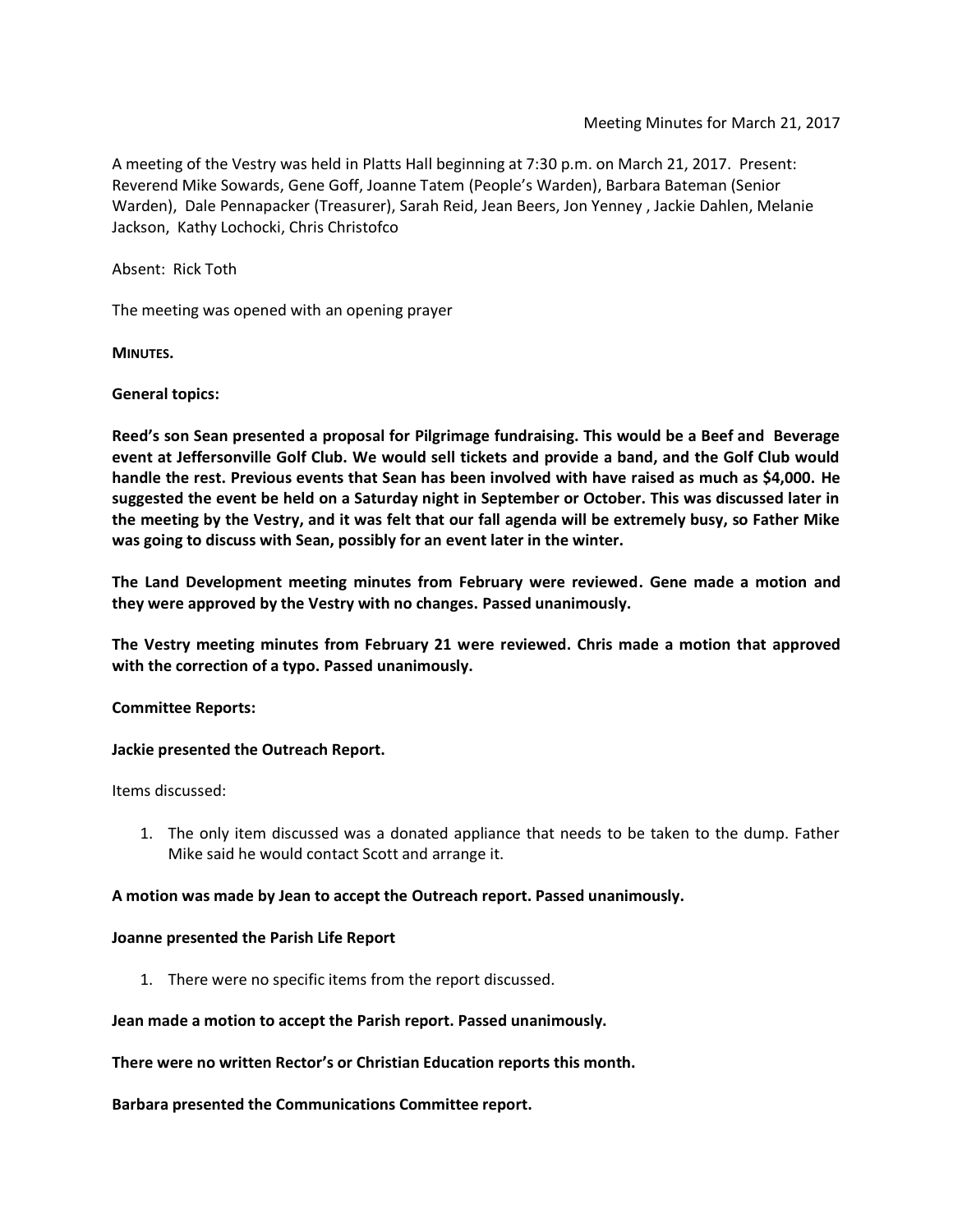## Items discussed:

1. Barbara noted that Communications Committee will spearhead the Parish Picnic, and that the rest of the Vestry will be expected to contribute to the effort.

# **Melanie made a motion to accept the Communications Committee report. Passed unanimously.**

## **Jean Beers distributed the Buildings and Grounds report.**

Items discussed:

- 1. The next Buildings and Grounds Committee meeting will be held on April 3<sup>rd</sup>.
- **2.** Father Mike noted that Integrity Roofing will be preparing a bid to replace the church roof. The bid will also be utilized to help craft an RFP for submitting additional bids.
- **3.** Jean mentioned that there have been pipe repairs at the Outreach House and in the Sacristy.
- **4.** Shagani is looking at repairs to the Cemetary stone wall.
- **5.** There will be a church clean up on the Wednesday before Easter, starting at 9:30.
- **6.** Gene mentioned that the cub scouts will be laying down mulch on April  $1<sup>st</sup>$  as a project on our grounds.

# **Barbara made a motion to approve the Buildings and Grounds report. Passed unanimously.**

# **Dale presented the Finance Commission Report.**

**1.** Dale discussed parishioner Tom Keenan, who is highly recommended to help us through the Capital Campaign approval process, and we will also be receiving preferential rates. Dale will arrange for expenses to be tracked under a separate expense line in the Capital category.

## **Jean made a motion to approve the Finance Commission Report. Passed unanimously.**

## **Audit Committee Report**

2. Dale discussed the just completed Church Audit, which went very well. The audit was conducted by Melanie Jackson, Jeff Branden, and Bob Brown. He had distributed copies by email to the Vestry. Dale noted that there were 9 key recommendations that came from the Audit, which we plan to implement. Father Mike expressed thanks to the Audit committee for their excellent work.

## **Barbara made a motion to accept the Audit Committee Report. Passed unanimously.**

## **Dale also presented the Investment Committee Report.**

3. Dale noted the Committee would like to invest \$25K we are holding in cash into a Large Cap Index fund in March, and another \$25K in April. Also investing the same amounts into a Mid Cap Index fund.

## **Dale made a motion to accept the Investment Committee Recommendation. Passed unanimously.**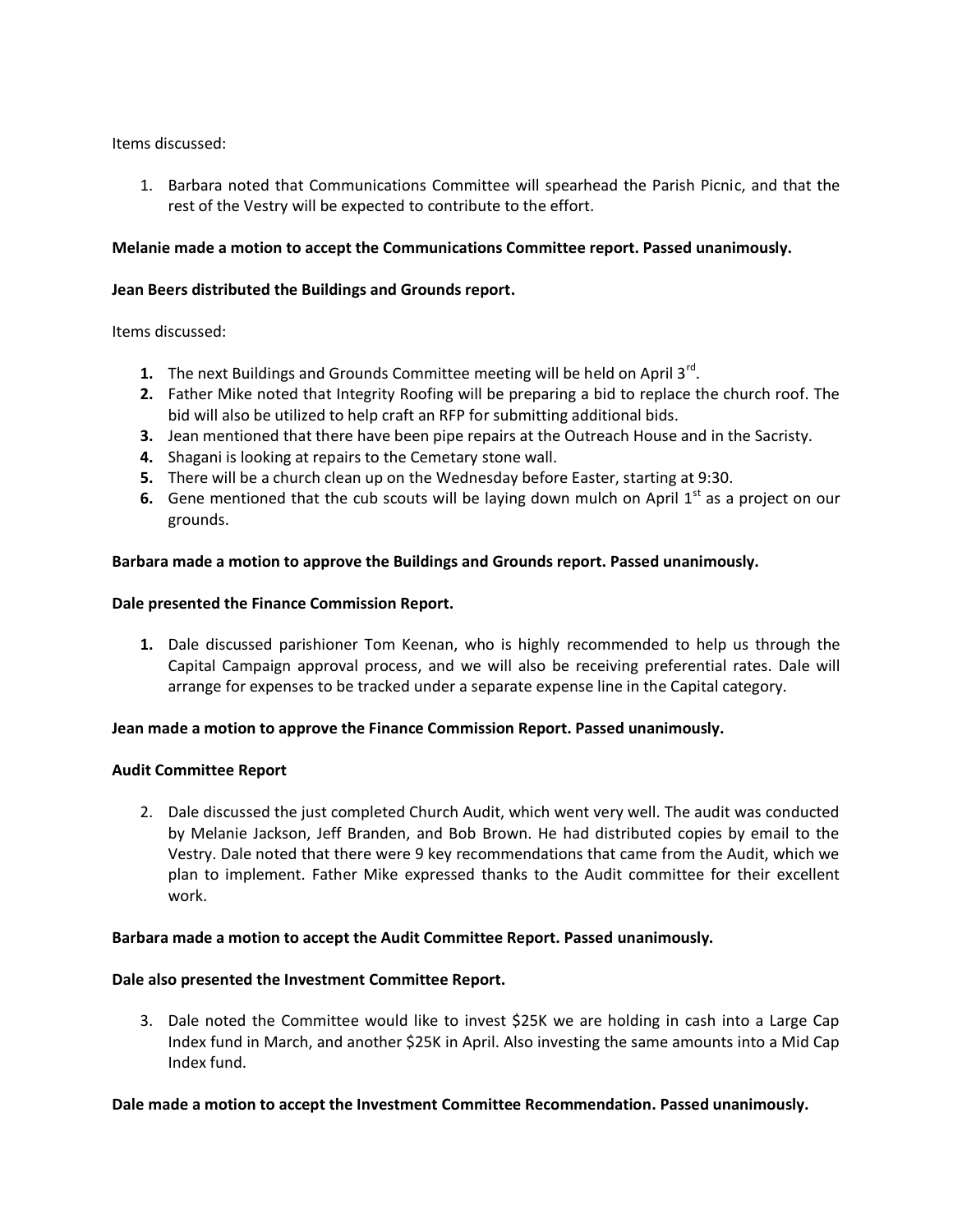**Dale mentioned that he and Lisa are evaluating a Church Management software package which integrates with Quickbooks, to increase efficiency in our office.**

**Dale also stated that an updated agreement with Creative Beginnings Preschool has been signed for the coming year, with some minor changes from our last lease agreement.**

### **Parochial Report**

**4. Dale circulated this report on St James operations which goes to the National church.** 

**Jean made a motion to approve the Parochial Report. Passed unanimously.**

### **Dale presented the Statement of Financial Operations.**

1. Dale noted that we now have \$1.1M in assets, with \$200K coming shortly as an estate gift.

**Jean made a motion to approve the Statement of Financial Operations Report. Passed unanimously.**

### **Old Business**

#### **Vestry Nominating Committee**

Joanne and the Committee prepared a thorough report which she distributed regarding Vestry Nominations for this year.

**Jean made a motion to approve the Vestry Nominating Committee Report. Passed unanimously.**

#### **New Business:**

**Mutual Ministry Review – Father Mike discussed this requirement, which is in his contract. Barbara said the cost would be \$160, and that we would hold the review on June 24th, from 9-12.**

**The Annual Meeting will be on April 30th at 9 a.m. Father Mike discussed the meeting, and felt we should focus on the church commissions – celebrating our accomplishments and also identifying opportunities we still need to work on. Barbara will distribute the powerpoint from last year's annual meeting to the Vestry as a guide. Mike and Barbara will cover the Capital Campaign at the meeting.**

**A motion was made to adjourn the meeting. Passed unanimously.**